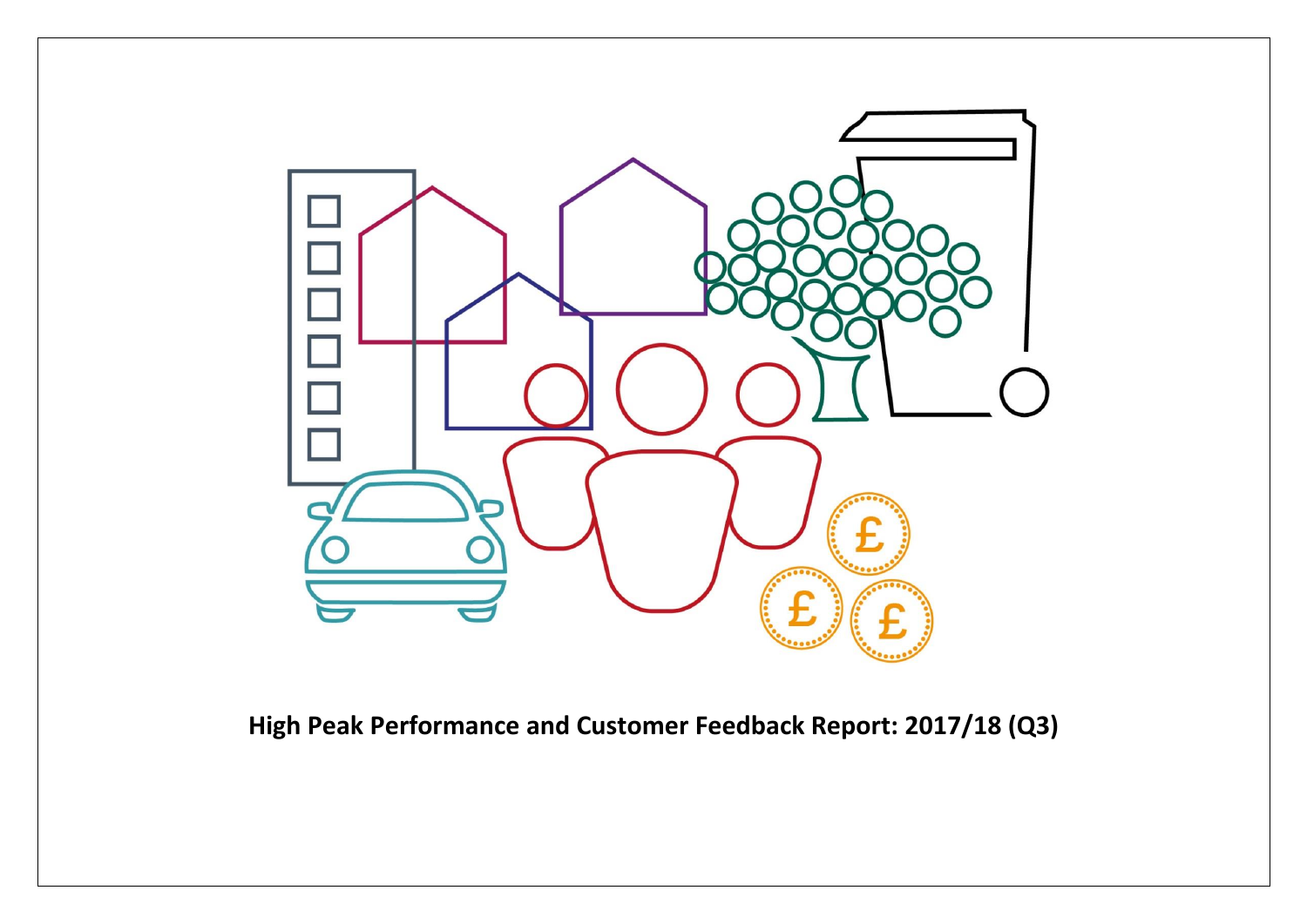## **High Peak Q3 Summary**

The following report provides Councillors with an overview of performance at High Peak for the period April to December 2017 in relation to the Council's corporate plan priorities and the associated performance targets and projects. The report also provides an overview of the results from the Council's customer feedback system in terms of how we handle and learn from complaints, and the level of comments and compliments.

#### **Performance Overview**

There are 126 'monthly', 'quarterly' and 'annual only' reported performance measures at High Peak, which represents a reduction on last year. The chart below shows the results for quarter three against 46 indicators, and reveals a 4% dip in performance. The actions being taken to address the 'off track' measures are detailed at the end of this report.

The report also provides an update on the progress of key projects that contribute to the priority actions outlined in the revised 2017-2019 Corporate Plan. The table below right explains the colour coding used to describe the current status of these actions / projects.



#### **Customer Feedback Overview**

The targets for low levels of repeat complaints and responding to complaints within 10 days are both on track as at the close of quarter three and there has been a significant decrease in the number of stage 1 complaints compared to Q3 last year (-31%). A project looking at how we define, handle and learn from complaints is now at the pilot stage and training will take place with Managers shortly.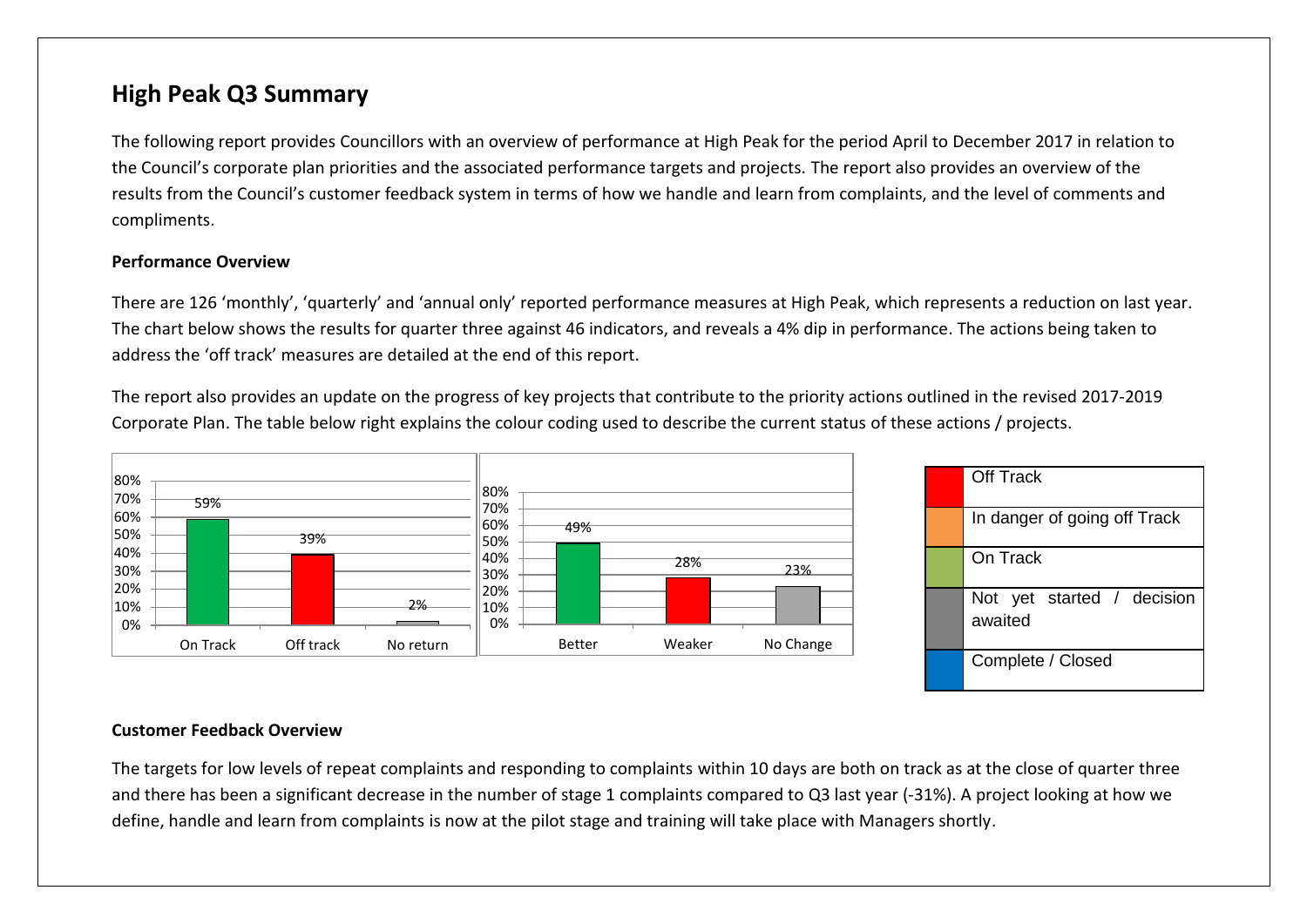

## *Aim 1: Help create a safer and healthier environment for our residents to live and work*



Housing Benefit processing times for new claims and changes of circumstance remain 'off track' but performance is improving. Under aim one the Council is also 'off track' for the number of households in temporary accommodation; right to buy transactions performed within statutory timescales by legal services and new for Q3 the level of external funding secured to support the physical activity and sport strategy with three unsuccessful bids to date.

#### Celebrating Success:

At the close of Quarter Three the following performance indicators outstripped their targets:

 $\checkmark$  The prevention of homelessness (cases assisted)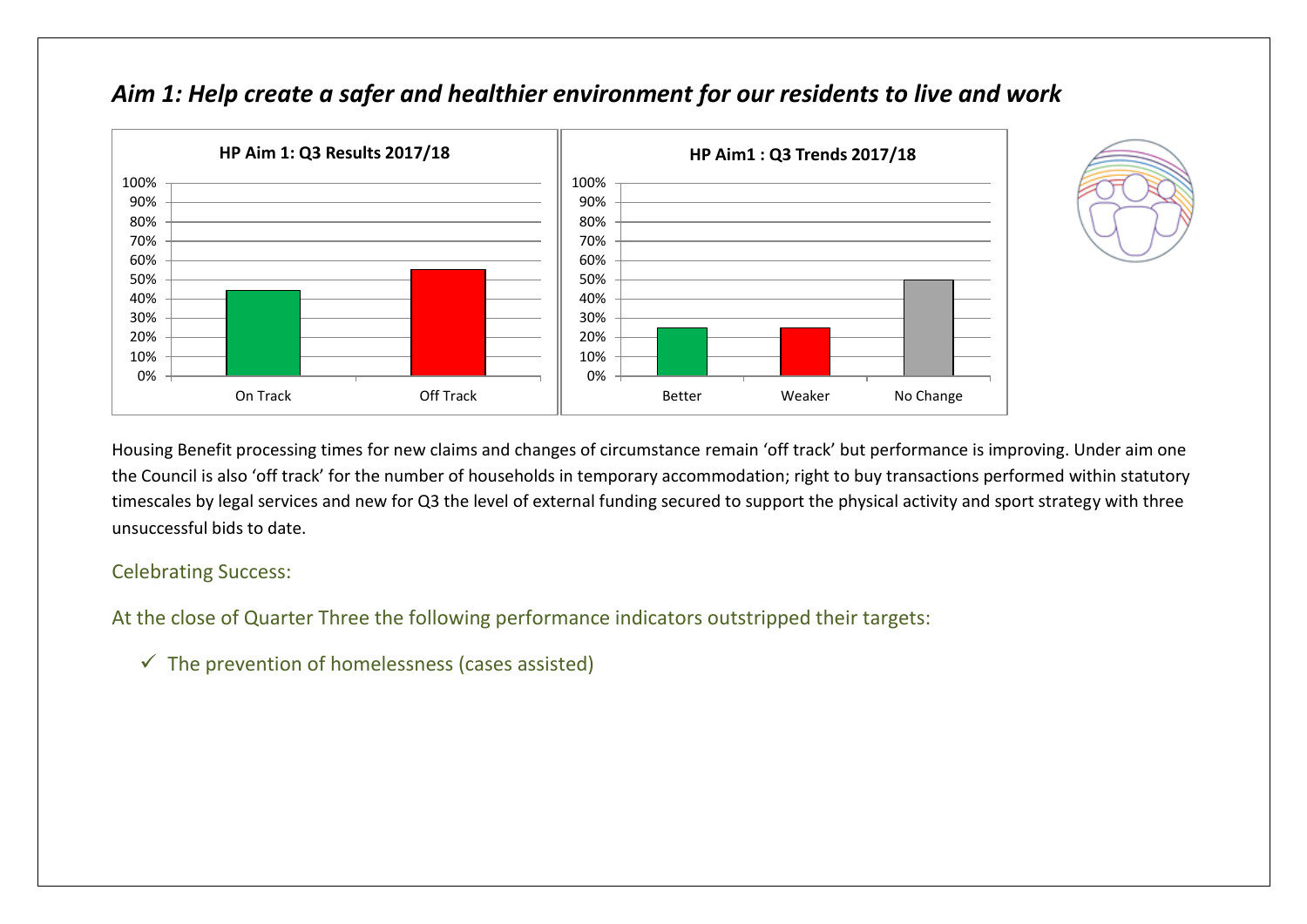# **Corporate Plan Priority Actions – Progress Highlights**

| <b>Priority Action</b>                                                                                                                                                           | <b>Status</b> | <b>Commentary - December</b>                                                                                                                                                                                                                                                                                                                                                                                                                                                                                                                                             |
|----------------------------------------------------------------------------------------------------------------------------------------------------------------------------------|---------------|--------------------------------------------------------------------------------------------------------------------------------------------------------------------------------------------------------------------------------------------------------------------------------------------------------------------------------------------------------------------------------------------------------------------------------------------------------------------------------------------------------------------------------------------------------------------------|
| Continue to influence the provision of accessible health and<br>social care services through the Council's Scrutiny work<br>programme                                            |               | North Derbyshire CCG - are programmed to present an update<br>of their improvement and financial plans to committee in the<br>Feb 2018 meeting.                                                                                                                                                                                                                                                                                                                                                                                                                          |
|                                                                                                                                                                                  |               | Tameside and Glossop CCG - Urgent Care Consultation - Nov 17<br>committee considered proposed options for future delivery of<br>urgent care but did not make a specific resolution. The Adult<br>Care portfolio holder from Tameside MBS attended a meeting in<br>October to review the intermediate care provision and this has<br>been added to the work programme.                                                                                                                                                                                                    |
|                                                                                                                                                                                  |               | Blythe House - Hospice at Home project - a presentation was<br>made to committee in November                                                                                                                                                                                                                                                                                                                                                                                                                                                                             |
|                                                                                                                                                                                  |               | Derbyshire connect - a presentation was made to committee in<br>November                                                                                                                                                                                                                                                                                                                                                                                                                                                                                                 |
|                                                                                                                                                                                  |               | Derbyshire Fire & Rescue have launched a consultation around<br>review of duty systems and ways of working and have been<br>invited to send a rep to the Feb 2018 meeting to explain the<br>options and how this may affect cover within the High Peak.                                                                                                                                                                                                                                                                                                                  |
| Undertake detailed process benchmarking with high<br>performing / low cost councils with a view to identifying<br>value for money improvements for Housing Benefit<br>processing |               | Corporate Plan Priorities and Annual report findings shared with<br>senior managers. This has kick started the benchmarking<br>activities and the Information Team have provided background<br>data packs to facilitate process benchmarking by Managers in<br>conjunction with their Finance Business Partners. Service is a<br>member of a county-wide managers' forum looking at benefits<br>performance and measures. Post service review our costs have<br>greatly reduced and when the latest figures are available will be<br>completing site visits to partners. |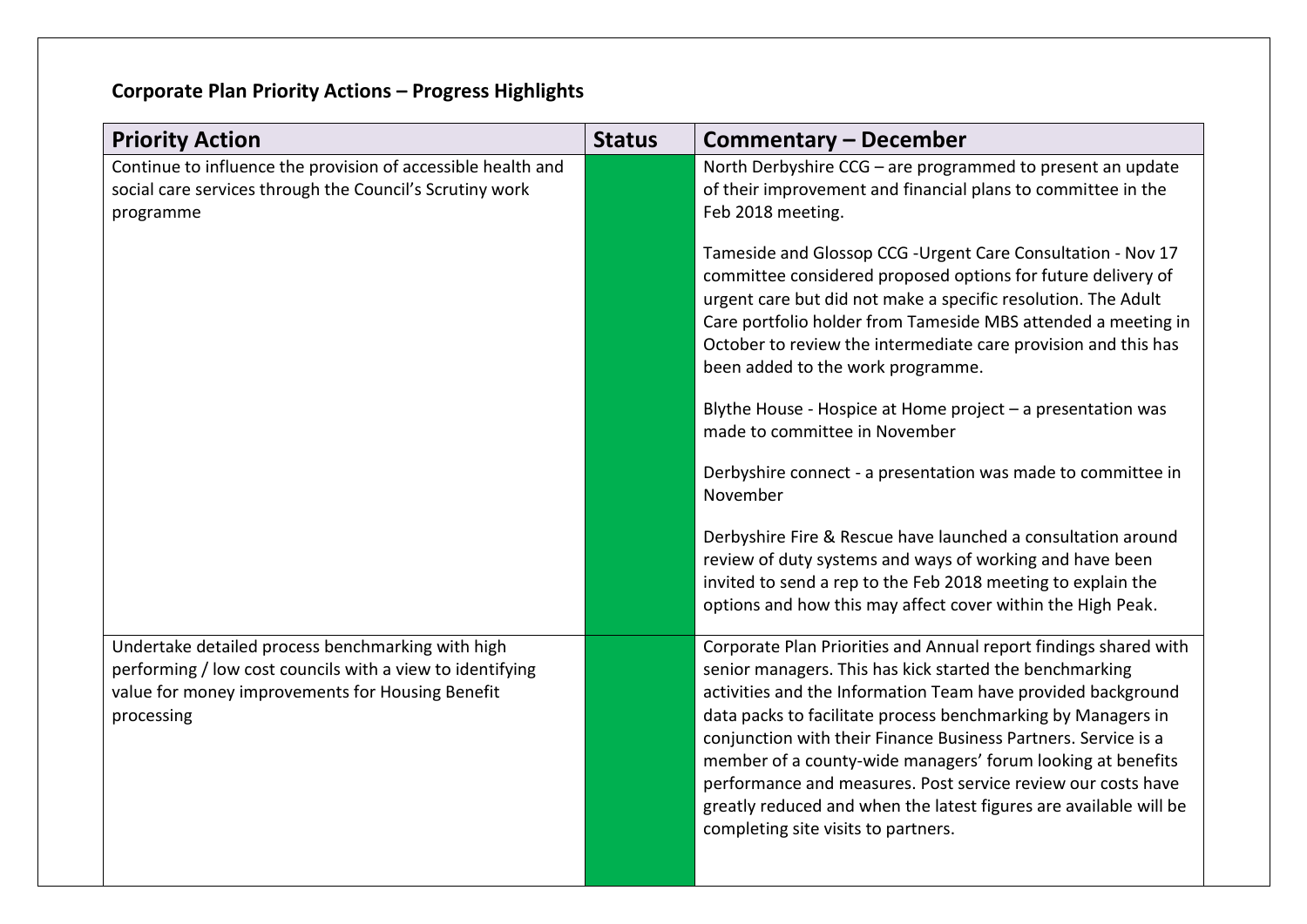| <b>Priority Action</b>                                                                                                                                                                                                               | <b>Status</b> | <b>Commentary – December</b>                                                                                                                                                                                                                                                                                                                                                                                                                                                                                                                                                                                                                                                                                                                                                                                                                                                                                                                                                                   |
|--------------------------------------------------------------------------------------------------------------------------------------------------------------------------------------------------------------------------------------|---------------|------------------------------------------------------------------------------------------------------------------------------------------------------------------------------------------------------------------------------------------------------------------------------------------------------------------------------------------------------------------------------------------------------------------------------------------------------------------------------------------------------------------------------------------------------------------------------------------------------------------------------------------------------------------------------------------------------------------------------------------------------------------------------------------------------------------------------------------------------------------------------------------------------------------------------------------------------------------------------------------------|
| Complete and implement a Housing Management and<br>Revenue Plan                                                                                                                                                                      |               | The 30 year plan shows that currently, balances are drawn and<br>borrowing is increased to the imposed debt cap. The current<br>plan is not sustainable and further savings are required. Housing<br>review emerging savings have been incorporated into the<br>Medium Term Financial Plan (approx. £1.4m to date). Based on<br>the Financial Improvement Plan and underspends achieved in<br>2016/17, it is likely that this deficit will be reduced significantly<br>when updating the MTFP.<br>Systems Review concluded with recommendations for future IT<br>systems to ensure efficiency (whilst being affordable).<br>Ohms to be upgraded and training provided for designated<br>super users and wider users.<br>External support engaged focusing on service charges and a rent<br>policy to be in place for April 2018 to allow for consultation.<br>HRA Working Group-to continue, work programme drawn up<br>and issued for future meetings. Stock condition survey<br>progressing. |
| Implement the Council's new sport and physical activity<br>strategy and carry out research into nil cost facility provision<br>being achieved by other councils; in order to achieve<br>improved health and value for money outcomes |               | The procurement process for recruiting consultancy support has<br>been completed and FMG Business Consulting Ltd was<br>appointed at the beginning of June. Inception meetings have<br>taken place between FMG and key officers. They will deliver a<br>two stage programme between June and October 2017 that will<br>cover supply and demand analysis, options appraisals and<br>delivery models for future provision of sport and leisure facilities<br>for both Councils.<br>The appointed consultants have presented an update on the<br>Leisure Centre Management Review to AMT on 20th November.<br>An options appraisal report is expected to be provided by the<br>end of December. Following the analysis of that report an<br>executive summary will be provided to the Transformation<br>Board together with the proposed next steps. A leisure contract<br>project board meeting has been arranged for mid December.                                                              |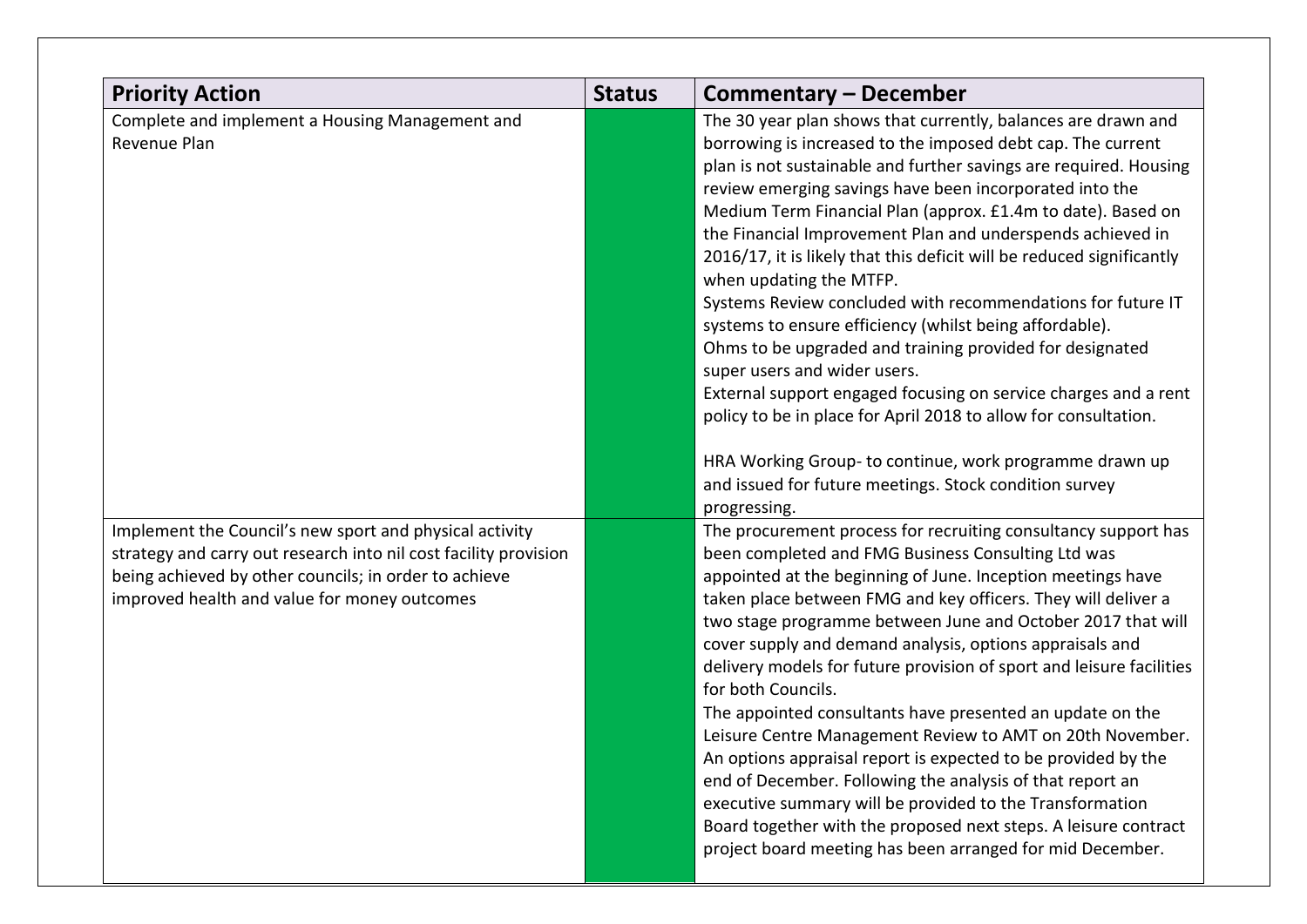| <b>Priority Action</b>                                                                                                                                        | <b>Status</b> | <b>Commentary - December</b>                                                                                                                                                                                                                                                                                                                                                                                                                                                                                                                                                                                                     |
|---------------------------------------------------------------------------------------------------------------------------------------------------------------|---------------|----------------------------------------------------------------------------------------------------------------------------------------------------------------------------------------------------------------------------------------------------------------------------------------------------------------------------------------------------------------------------------------------------------------------------------------------------------------------------------------------------------------------------------------------------------------------------------------------------------------------------------|
| Review and improve our relationships with Strategic Partners                                                                                                  |               | Initial exercise reported and additional partnerships identified<br>for consideration. The report has been to AMT and an external<br>consultant has been engaged to verify our review of                                                                                                                                                                                                                                                                                                                                                                                                                                         |
|                                                                                                                                                               |               | partnerships and associated recommendations.                                                                                                                                                                                                                                                                                                                                                                                                                                                                                                                                                                                     |
| Undertake a review of the current CCTV system to look at its<br>cost-effectiveness in preparation for the expiry of the<br>maintenance contract in early 2018 |               | SGW Consultants have completed their initial review of the<br>Councils' CCTV systems and have presented the Council with<br>their report. A meeting has taken place with the consultants and<br>next steps were discussed.<br>The next phase has now been agreed with the consultants who<br>have produced a draft report detailing various options for<br>presentation to Councillors. Amendments were made and the<br>revised report has been received from the consultants<br>presenting three broad options. This will be presented to Elected<br>Members which should go through the next committee cycle in<br>early 2018. |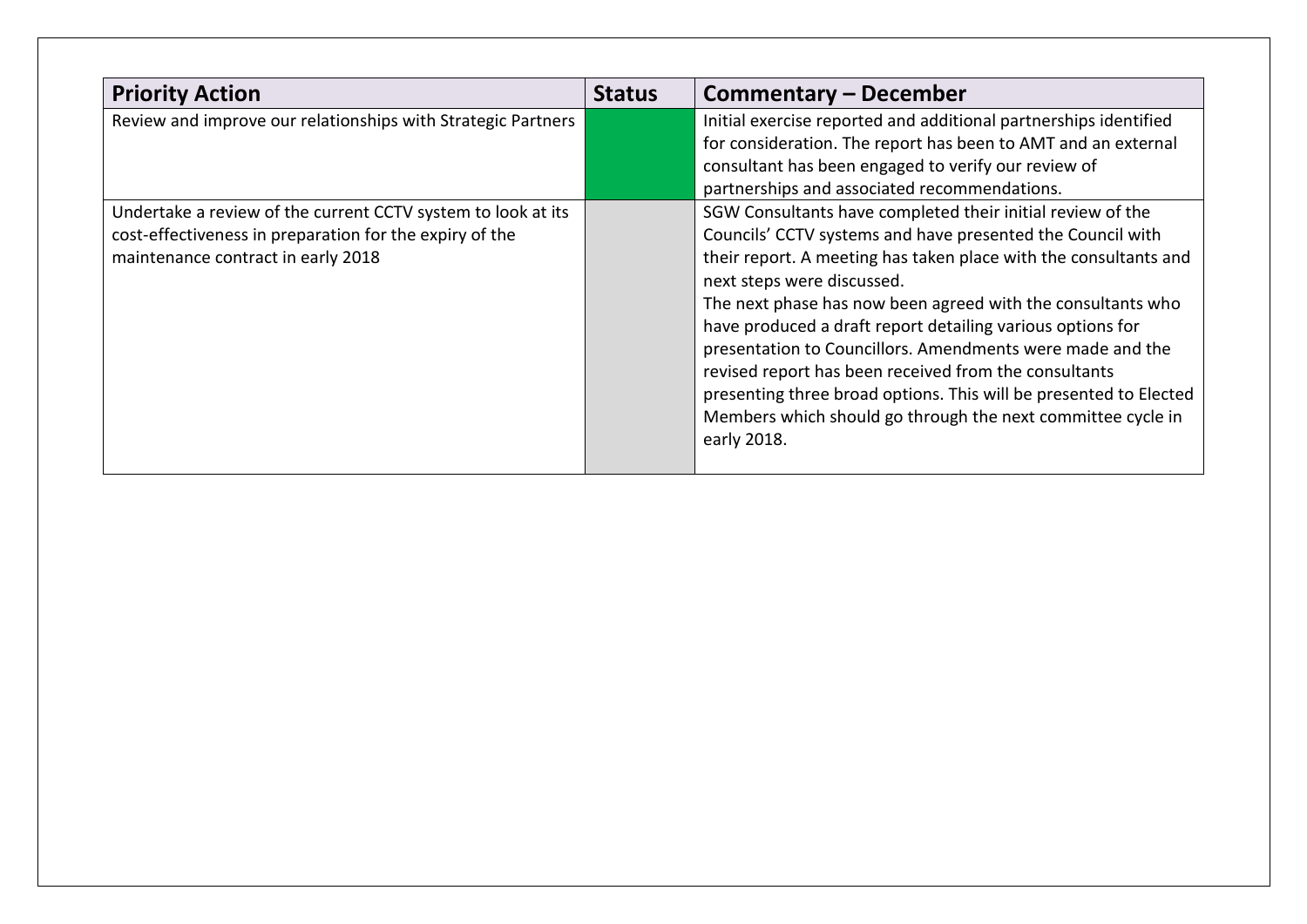

## *Aim 2: Meet financial challenges and provide value for money*



Aim two is the home of our 'effective use of assets' objective and therefore the home of our housing stock measures, which account for 5 of the 7 'off track' measures. The other two 'off track' measures are sundry debt collection and sickness absence. A comparison of HP sickness rates for Q3 compared to last year reveals a significant increase in long term cases, which HR are working to support back to work where possible. The 'no return' measure relates to the DCC FM contract for which no performance data has been received in 2017/18 due to technical issues at the County.

#### Celebrating Success:

At the close of Quarter Three the following performance indicators outstripped their targets:

- $\checkmark$  IT system and network availability, increased web and reduced phone contact
- $\checkmark$  Procurement activity on forward plan, invoice payments
- $\checkmark$  FOI requests dealt with on time, complaints dealt with within 10 working days
- $\checkmark$  Non-priority repairs undertaken by appointment
- $\checkmark$  Internal audit recommendations implemented on time, twitter followers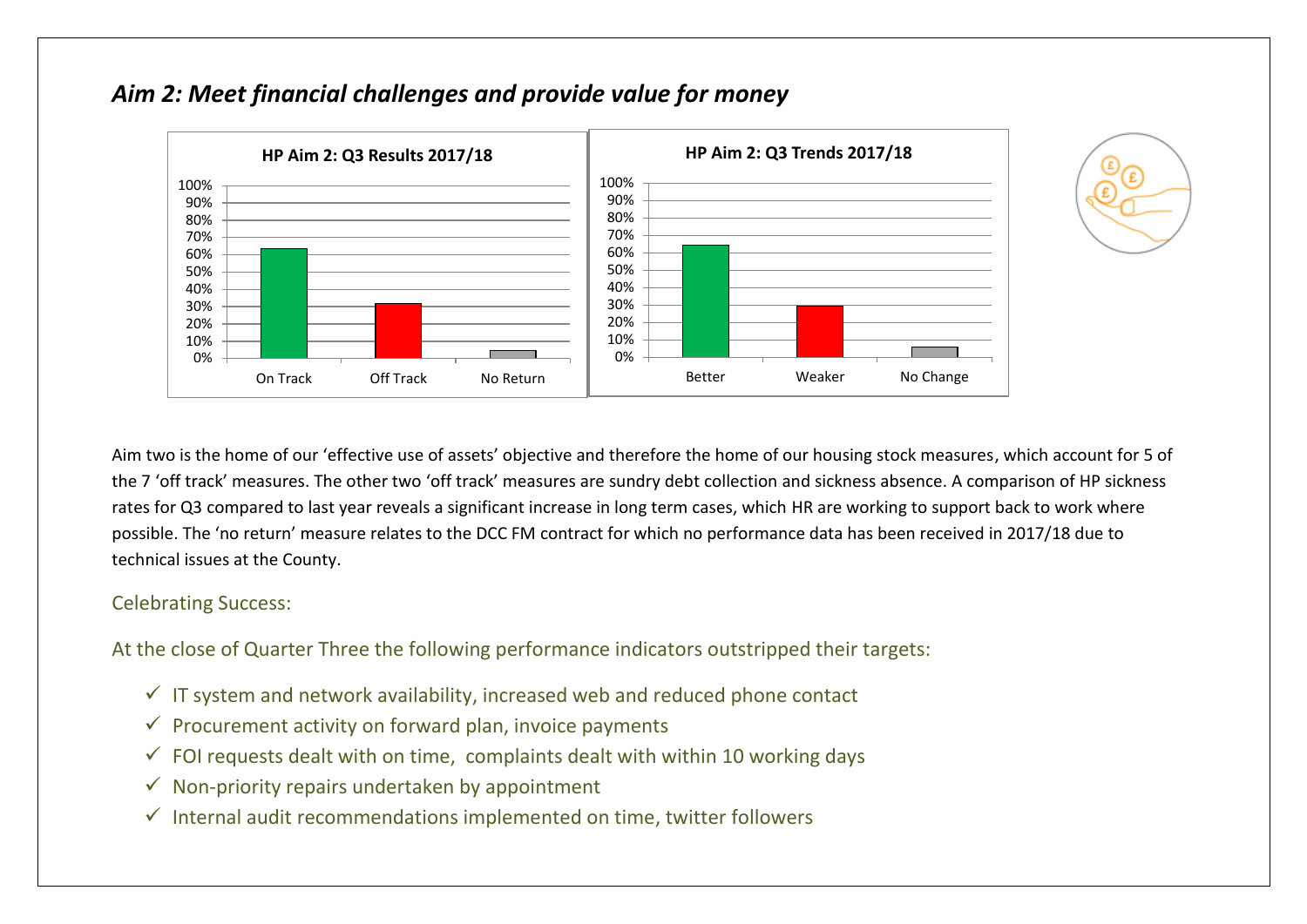# **Corporate Priority Actions – Progress Highlights**

| <b>Priority Action</b>                                                                                                                                                               | <b>Status</b> | <b>Commentary - December</b>                                                                                                                                                                                                                                                                                                                                                                                                                                                                                                                                                                                                                                                                                                                                                                                                                                                                      |
|--------------------------------------------------------------------------------------------------------------------------------------------------------------------------------------|---------------|---------------------------------------------------------------------------------------------------------------------------------------------------------------------------------------------------------------------------------------------------------------------------------------------------------------------------------------------------------------------------------------------------------------------------------------------------------------------------------------------------------------------------------------------------------------------------------------------------------------------------------------------------------------------------------------------------------------------------------------------------------------------------------------------------------------------------------------------------------------------------------------------------|
| Deliver the Channel Shift Programme                                                                                                                                                  |               | Digital Portal Launched July 2017 and CRM now switched off. Data archive set up so<br>that historical CRM data is retained.<br>Benefit claims are now between 99.5 % and 100% online for both authorities and<br>are integrated into the Civica back office system. Changes in Circumstances are<br>100% online. All council tax discounts and exemptions are available on line.<br>Approx. 98% of all other benefit forms are available on line. SPD review to follow in<br>early 2018.<br>The ican communications plan began in September and was formally launched on<br>04/10 as part of National Customer Services Week. The first stage is now coming to<br>a close and the second stage is being developed which will focus on Housing and<br>Waste. Phase 2 of the digital portal project is underway and on track. CGI project to<br>be evaluated once complete to determine next steps. |
| Benchmark and review the Council's<br>approach to customer complaints as part<br>of the introduction of a new automated<br>management system for complaint<br>handling and reporting |               | Complaints system configuration is complete; all enhancements/improvements are<br>now in place. Final testing to be undertaken to enable sign off whereupon a<br>programme will be devised for system launch and training. Trial with housing<br>complaints to commence Jan 18.                                                                                                                                                                                                                                                                                                                                                                                                                                                                                                                                                                                                                   |
| Develop and implement a plan to identify<br>new and innovative ways of generating<br>income                                                                                          |               | All income generation challenge meetings have been completed, a target has been<br>included as part of the new efficiency and rationalisation strategy $2017/18 - 20/21$ .<br>Initial review/scoping of ideas has taken place, awaiting further development based<br>on the various streams:<br>Commercial properties - Mandates to be produced, assessment taking place,<br>working through project plan.<br>Fees and charges - Car Parking income reviewed and increases proposed.<br>Advertising/Sponsorship - Project on track, stocktaking report on existing<br>sponsorship/advertising agreements by mid December.<br>Affordable housing - Reviews taking place to assess funding options for the future.                                                                                                                                                                                  |
| Refresh and implement the Asset<br>Management Plan, including a review of<br>public estate, and ensure adequate<br>facilities management arrangements are<br>in place                |               | Meeting to take place re 30 yr. asset management plan. Working group established<br>and new approach to be agreed. The improvement programme will be produced<br>prior to the MTFP in Feb 18. All cemeteries to be reviewed, the expansion of<br>Glossop cemetery has been identified as a new project.                                                                                                                                                                                                                                                                                                                                                                                                                                                                                                                                                                                           |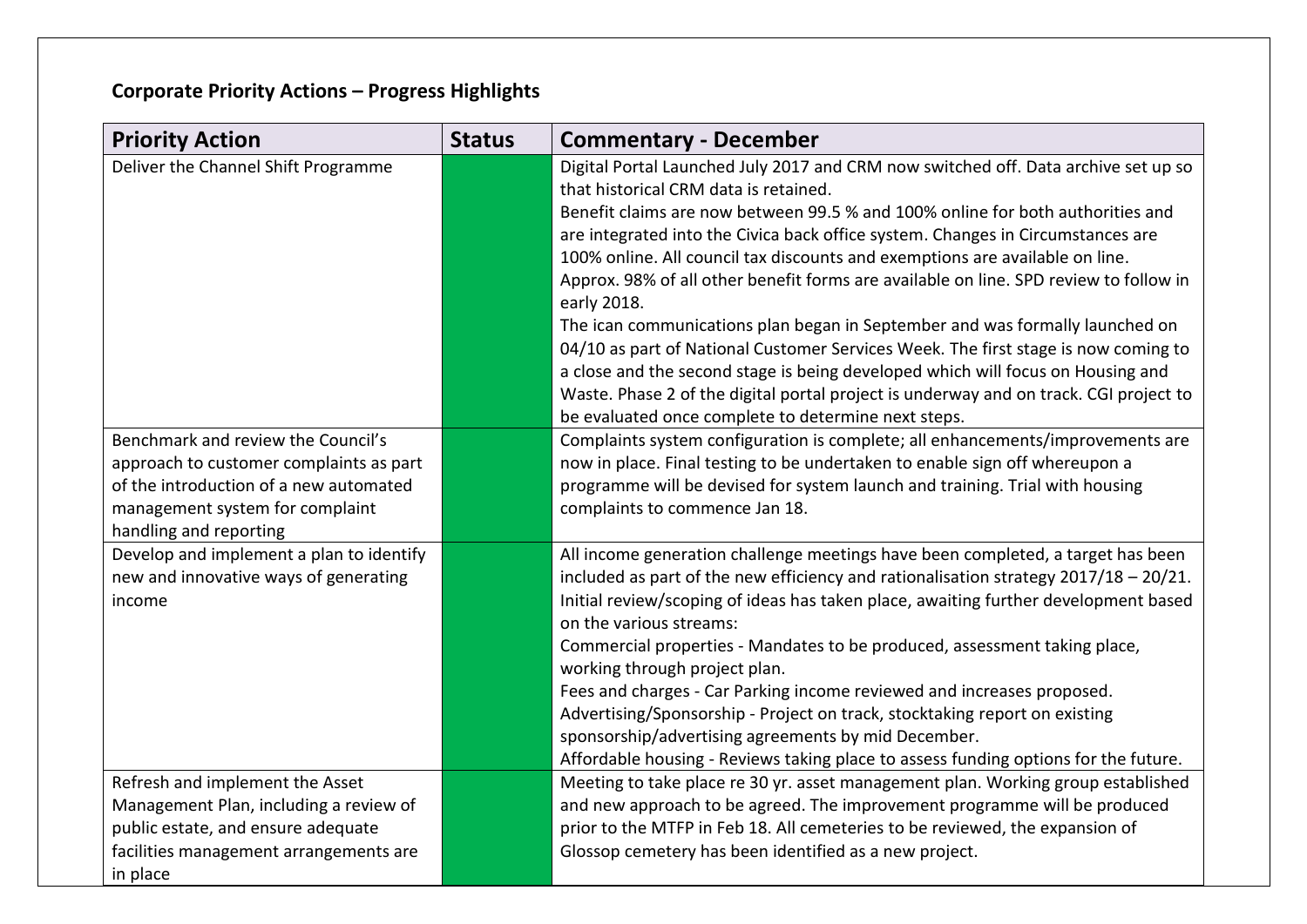## *Aim 3: Support economic development and regeneration*



The Council is performing extremely well against the increased targets for speed of processing the three categories of planning application, with 100% of major applications determined on time. We are now marginally 'off track' for defending planning appeals. Footfall at the Pavilion Gardens and its trip advisor ratings are also on track, albeit against reduced targets.

OPEI

#### Celebrating Success:

At the close of Quarter Three the following performance indicators outstripped their targets:

- $\checkmark$  Major, Minor and other planning applications processed on time
- $\checkmark$  Pavilion Gardens footfall and trip advisor rating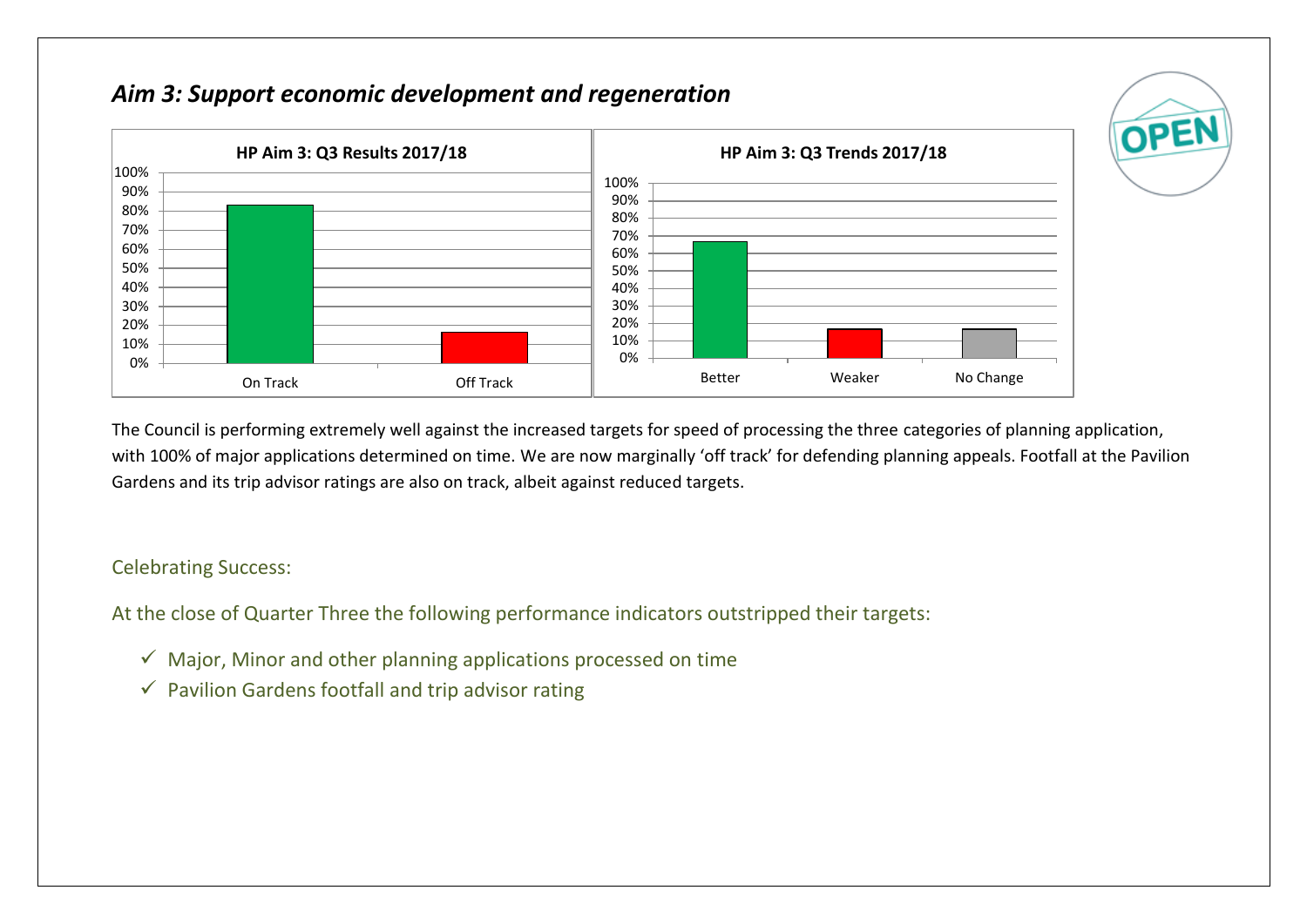## **Corporate Priority Actions – Progress Highlights**

| <b>Priority Action</b>                                                                                                                                                                   | <b>Status</b> | Commentary – December                                                                                                                                                                                                                                                                                                                                                                                                                                                                                                                                                                                                                                                                                                                                                                                                     |
|------------------------------------------------------------------------------------------------------------------------------------------------------------------------------------------|---------------|---------------------------------------------------------------------------------------------------------------------------------------------------------------------------------------------------------------------------------------------------------------------------------------------------------------------------------------------------------------------------------------------------------------------------------------------------------------------------------------------------------------------------------------------------------------------------------------------------------------------------------------------------------------------------------------------------------------------------------------------------------------------------------------------------------------------------|
| Market test the commercial operation of<br>the Pavilion Gardens, including a review<br>of the Tourist Information Centre and<br><b>Tourism Service</b>                                   |               | The project is ongoing and the concessions' procurement specification is nearing<br>completion.                                                                                                                                                                                                                                                                                                                                                                                                                                                                                                                                                                                                                                                                                                                           |
| Together with partners work for the<br>delivery of the Buxton Crescent<br>development                                                                                                    |               | The Crescent Trust is now fully operational. Work on the Pump Room has been<br>completed. The main contract work is ongoing and, as a consequence of more<br>extensive structural problems, will be the subject to contract extensions. 3 month<br>delay.                                                                                                                                                                                                                                                                                                                                                                                                                                                                                                                                                                 |
| Support the development of Glossop Halls                                                                                                                                                 |               | Feedback Meeting with HLF in November 2017.<br>• the Council received very positive publicity in the Glossop Chronicle for the<br>project from the Town Hall Sessions event organised by the Glossopdale Trust;<br>. We have met and received advice from the National market Traders Federation<br>who have been both encouraging and helpful<br>. We have appointed consultants to undertake the feasibility study on the Victoria<br>Hall/Arts Centre project. Result expected end of January/early February 2018.<br>• The Glossop Creative Industry report was received by the Economy and Growth<br>select Committee.<br>We are working on options to undertake the renovation work on the Glossop Town<br>Hall roof outside of the HLF bid/project in order to protect the building from further<br>deterioration. |
| Support the development of Torr Vale Mill                                                                                                                                                |               | Officers from HPBC and DCC have met with the Trust and the owner a few times to<br>discuss and agree a way forward. It is proposed to prepare a feasibility study and<br>for all parties to enter into a memorandum of understanding (MoU), setting out the<br>terms and scope of the study. Subject to the Building Preservation Trust agreeing to<br>this proposed way forward, a draft MoU will be circulated.                                                                                                                                                                                                                                                                                                                                                                                                         |
| Undertake detailed process benchmarking<br>with high performing / low cost councils<br>with a view to identifying value for money<br>improvements for Planning application<br>processing |               | Corporate Plan Priorities and Annual report findings shared with senior managers<br>at the June Managers Forum. This has kick started the benchmarking activities and<br>the Information Team have provided background data packs to facilitate process<br>benchmarking by Managers in conjunction with their Finance Business Partners.                                                                                                                                                                                                                                                                                                                                                                                                                                                                                  |
| Implement the accelerated housing<br>delivery programme                                                                                                                                  |               | BE Group Consultants appointed April 2017 to support Accelerated Housing<br>Delivery programme. Consultation with Exec AMT is on going regarding the<br>masterplans and delivery mechanism. Funding discussions are on going with<br>partner organisations and house builders.                                                                                                                                                                                                                                                                                                                                                                                                                                                                                                                                            |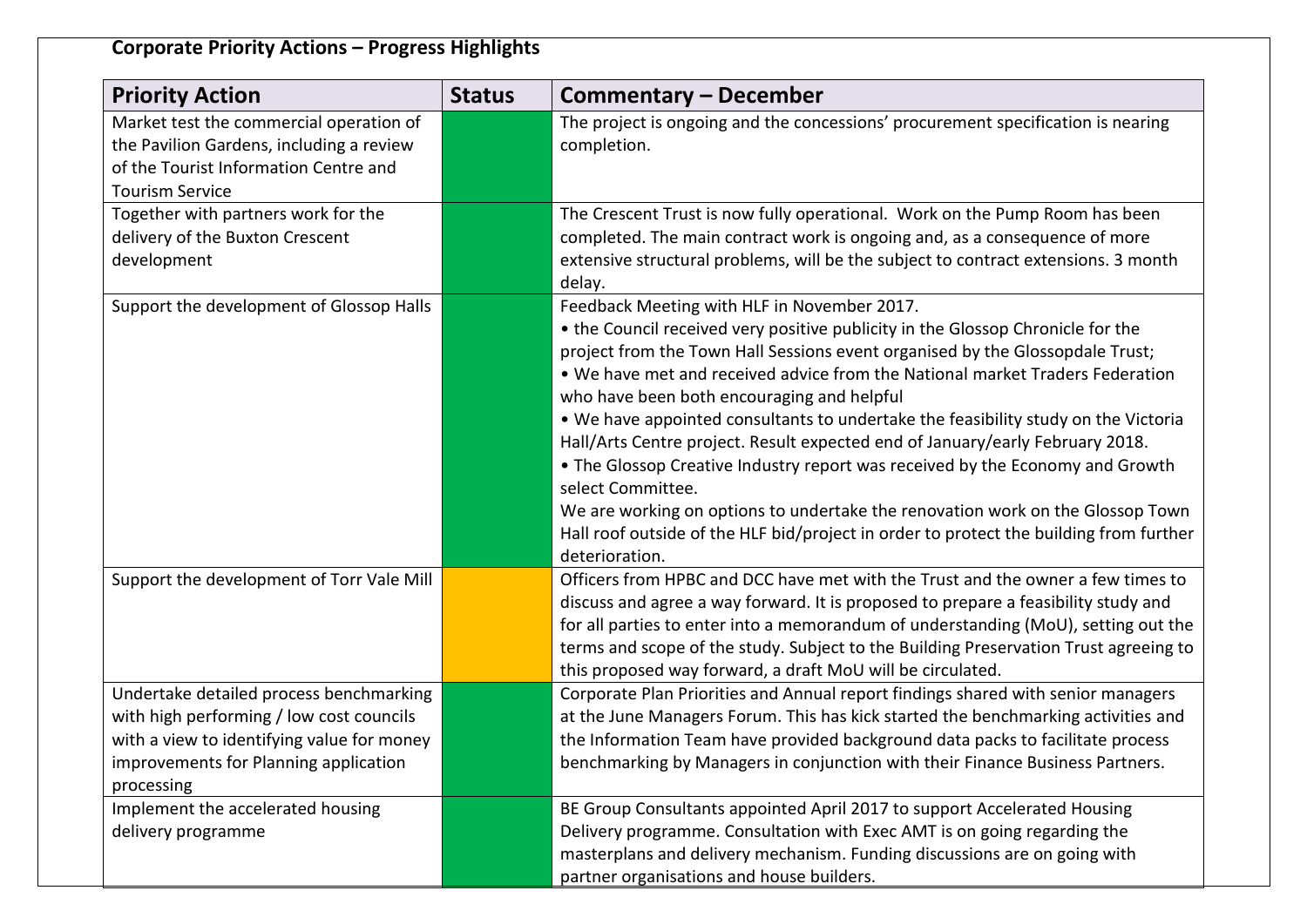| <b>Priority Action</b>             | <b>Status</b> | Commentary – December                                                                |
|------------------------------------|---------------|--------------------------------------------------------------------------------------|
|                                    |               | The project is progressing well, on time and budget so far. Presentation was         |
|                                    |               | arranged for the Exec on 18th September. Masterplans were presented to the           |
|                                    |               | Economy and Growth Select Committee. Consultants are preparing final reports         |
|                                    |               | with a view to submit by mid November. Internal teams to review consultants work     |
|                                    |               | and sign off the documents by Dec 2017. A report will be presented to Exec seeking   |
|                                    |               | approval for approach, expenditure and disposal early 2018.                          |
| Implement the accelerated business |               | Programme of Business support being delivered in partnership with D2N2 Growth        |
| growth and employment programme    |               | Hub. A series of events have been organised in partnership with the Growth Hub       |
|                                    |               | including one providing guidance on 'access to finance' to businesses in Glossop     |
|                                    |               | and a workshop on family succession & selling/buying a business in Buxton. Grant     |
|                                    |               | support has been secured for High Peak businesses through Invest to Grow, D2EGF      |
|                                    |               | and LEADER funding. Delivery of employment sites allocated in Local Plan is being    |
|                                    |               | progressed in discussion with land owners, developers and local businesses. A new    |
|                                    |               | web page has been created on the Council website to support local residents who      |
|                                    |               | can help them with job search support and skills development. This links to          |
|                                    |               | benefit/housing and business start up information as well as internal job vacancies. |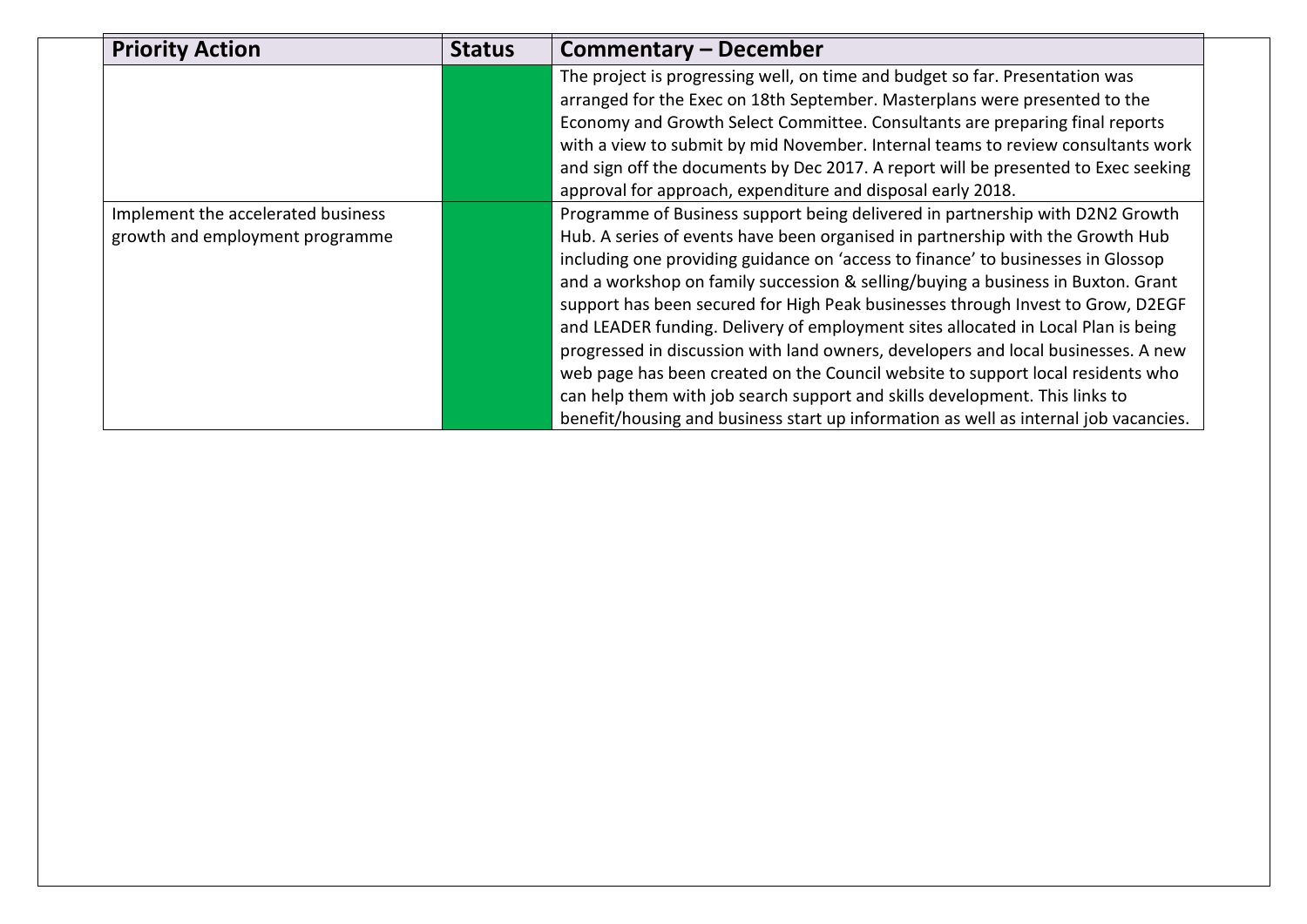## *Aim 4: Protect and Improve the Environment*



The Council is now 'off track' for enforcement actions in relation to enviro-crime, estimated recycling rates, fixed penalty notice issued, missed bin collections, fly-tipping levels and associated follow up action.

#### Celebrating Success:

At the close of Quarter Three the following performance indicators outstripped their targets:

- $\checkmark$  Paper consumption
- $\checkmark$  Residual household waste levels (estimated)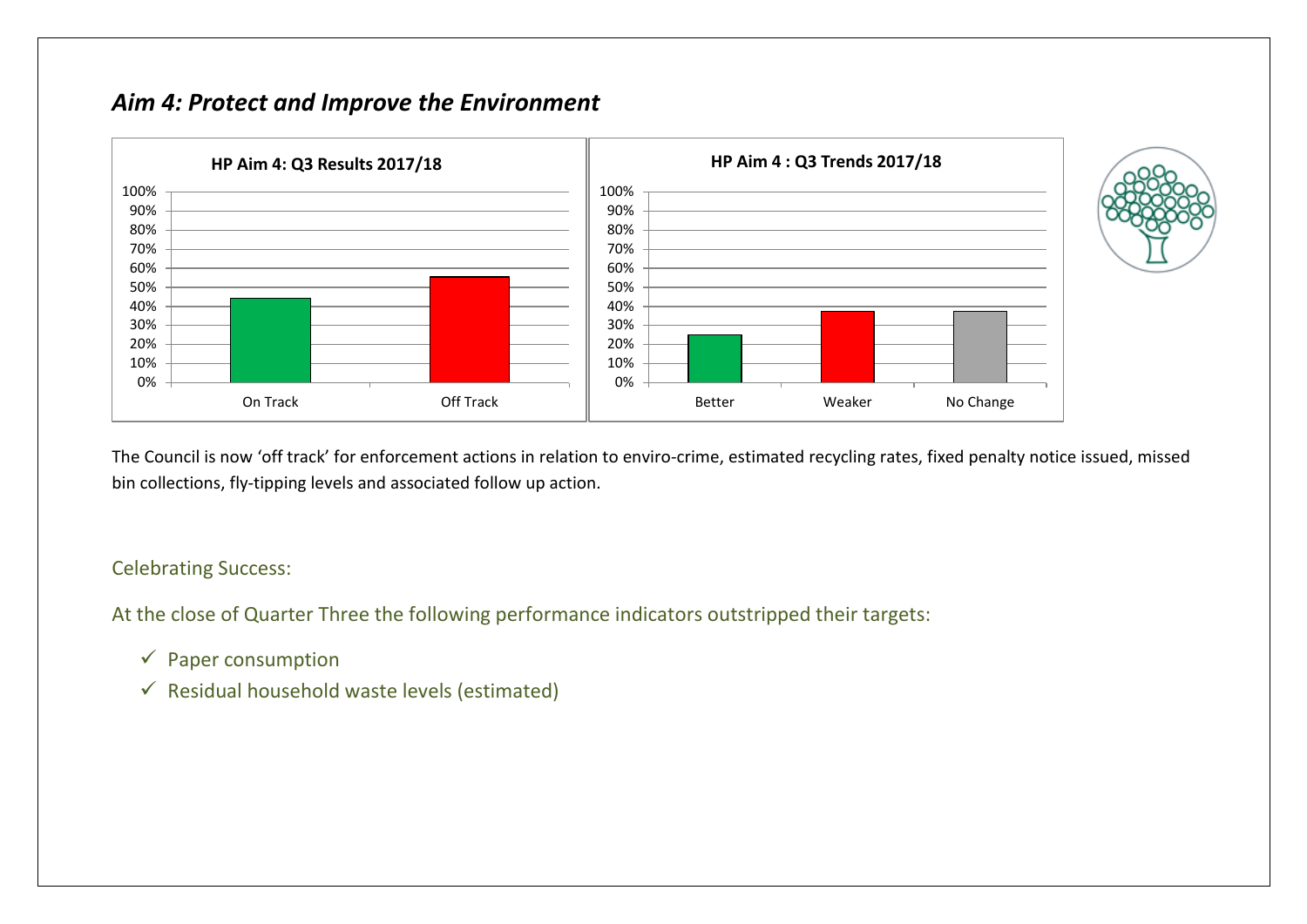# **Corporate Priority Actions – Progress Highlights**

| <b>Priority Action</b>                    | <b>Status</b> | Commentary – December                                                               |
|-------------------------------------------|---------------|-------------------------------------------------------------------------------------|
| Joint - Work with ANSA and Cheshire East  |               | Alliance Environmental Services has been established and phase 1 (the transfer of   |
| to launch Alliance Environmental Services |               | current Veolia contract to AES) is complete. A plan for phase 2 is being developed, |
| Ltd, our new joint venture company, to    |               | and the phase 2 project board has been arranged for mid December. Next focus is     |
| deliver waste, streets and grounds        |               | SMDC waste including associated fleet services for approx. June 2018.               |
| maintenance services on behalf of the     |               |                                                                                     |
| Council in order to achieve improved      |               |                                                                                     |
| performance and value for money           |               |                                                                                     |
| outcomes.                                 |               |                                                                                     |
| Establish a developer open space          |               | Majority of S106 updates are on track.                                              |
| contributions plan                        |               |                                                                                     |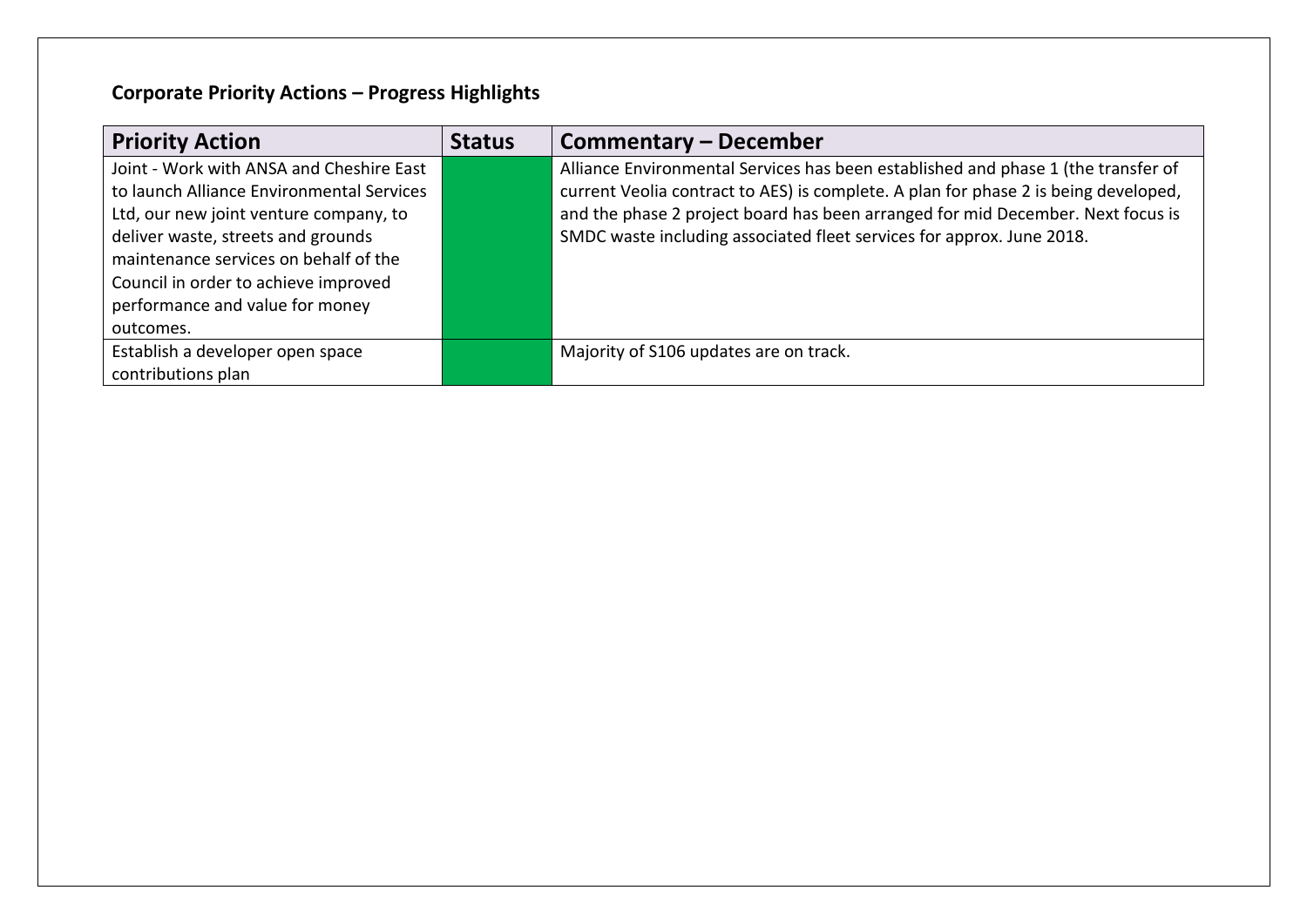# **Customer Feedback**

## **Complaints**

The Council received a total of 64 stage one complaints across 18 service areas during the period October to December 2017. This is a decrease in the total number of complaints compared to the same period last year when we received 93. Waste received the greatest proportion with 14 complaints (22%) and Housing Tenancy had 10 complaints (16%). We have set a de minimus of < 3 for complaint reporting. Shown below are the service areas exceeding this level:

#### ■ Q3 2016-17 ■ Q3 2017-18 ■ Late Q3 2017



### **Stage 2 & 3 Complaints**

In Quarter 3, 5 complaints were dealt with at Stage 2 and 1 at Stage 3.

| <b>Stage 2</b>                   | <b>Complaint</b>                                                                                                                       | <b>Comments</b>                     | <b>Upheld?</b>                    |
|----------------------------------|----------------------------------------------------------------------------------------------------------------------------------------|-------------------------------------|-----------------------------------|
| Recovery                         | Liability dispute and<br>summons                                                                                                       | Processes not<br>followed correctly | Stage 1<br>rejected               |
| Recovery                         | Unhappy that account is<br>with bailiff.                                                                                               | All processes<br>followed correctly | Stage 1<br>upheld                 |
| <b>Housing</b><br>Operational    | Issues with damp repairs                                                                                                               | All processes<br>followed correctly | Stage 1<br>upheld                 |
| <b>Housing</b><br>Operational    | Ongoing problems with<br>repairs regarding leak<br>and damp through<br>ceiling. Unhappy with<br>attitude of member of<br>repairs team. |                                     | <b>Decision</b><br>not yet<br>due |
| <b>Housing</b><br><b>Tenancy</b> | Unhappy that neighbour<br>has been given<br>permission to have a dog<br>toilet                                                         | All processes<br>followed correctly | Stage 1<br>upheld                 |
| Stage 3                          |                                                                                                                                        |                                     |                                   |
| Horticulture                     | Ongoing issues with<br>damaged rendering<br>caused by lawnmower                                                                        | All processes<br>followed correctly | Stage 2<br>upheld                 |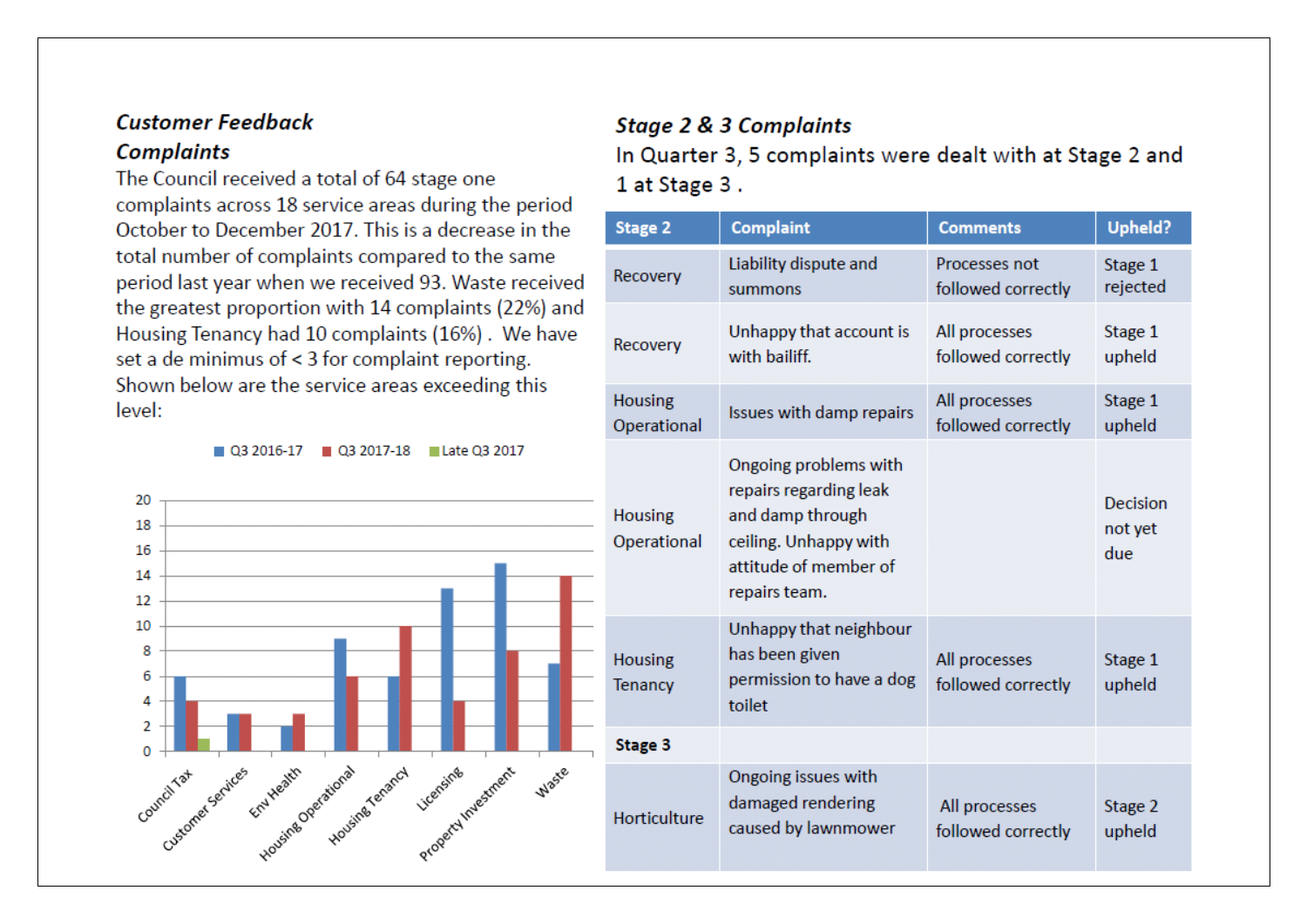### **Performance**

Shown in the table below is the current performance together with the performance for the same period last year. Trends have deteriorated slightly for repeat complaints, no change for response rates.



## **Key Outcomes**

A significant number of attempts have failed to eradicate rats in properties. An independent company was used, immediate action was taken and there is now a regular monitoring schedule in place.

Ombudsman Decisions The Council received 1 Local Government Ombudsman decision in Quarter 3 which was not upheld: no maladministration

Compliments and Comments There were 54 comments and 50 compliments captured during Q3:

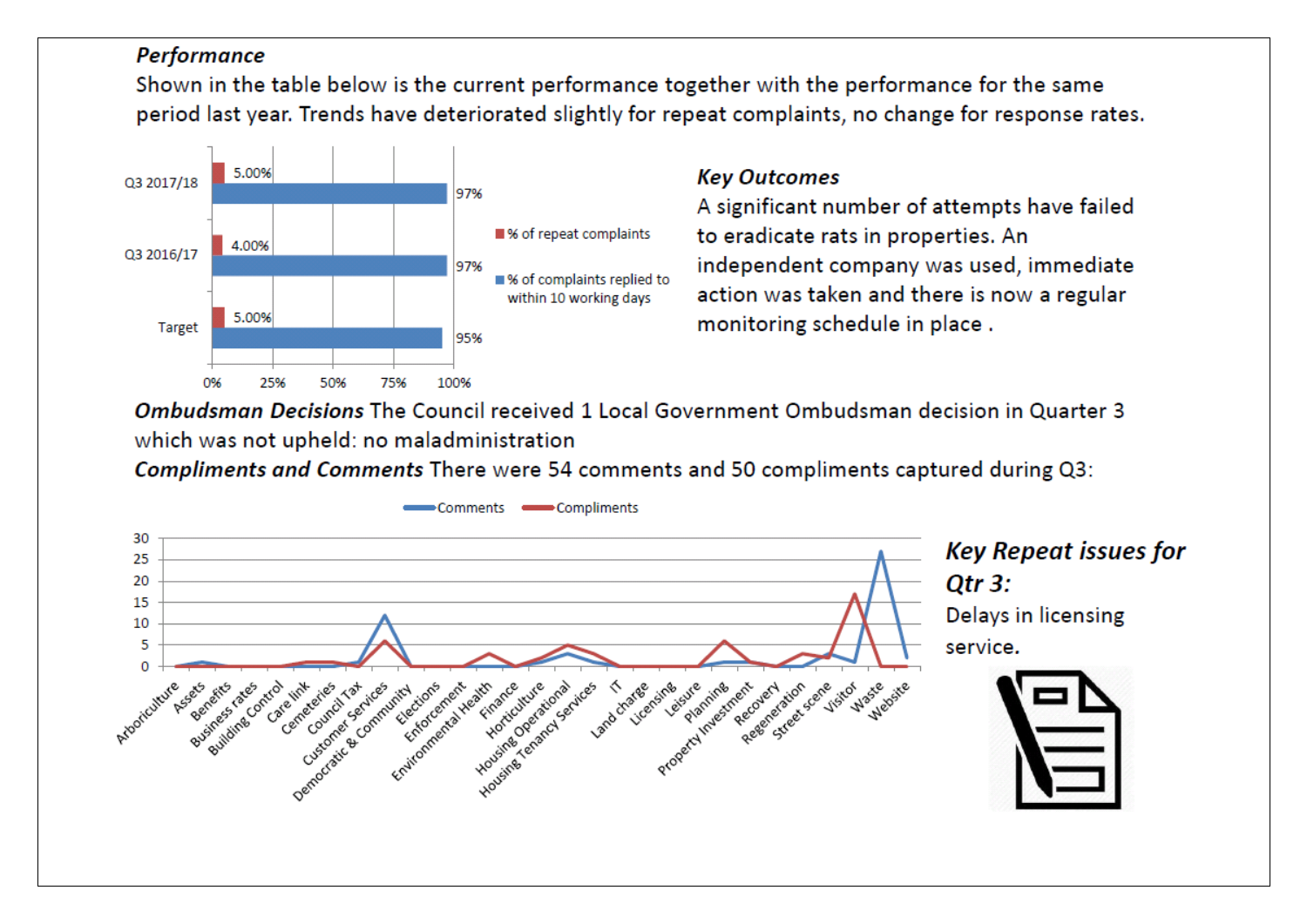## Areas for Improvement: December 2017

| <b>Measure of Success (PI)</b>                                                                 | Aim / Objective                                        | <b>Service Lead</b>                           | <b>Target</b><br>2017/18             | <b>December</b><br><b>Result</b><br>2017 | <b>Service Manager Commentary (reasons for</b><br>performance / SMART actions to improve)                                                                                                                                                                                                                                                                                                      |
|------------------------------------------------------------------------------------------------|--------------------------------------------------------|-----------------------------------------------|--------------------------------------|------------------------------------------|------------------------------------------------------------------------------------------------------------------------------------------------------------------------------------------------------------------------------------------------------------------------------------------------------------------------------------------------------------------------------------------------|
| Time taken to process new<br>housing benefit claims                                            | Aim 1: Fit for purpose<br>housing stock that meets     | <b>Head of Customer</b><br><b>Services</b>    | 18 days                              | $19.4$ days                              | With the introduction of the online forms, risk<br>based verification and progress steps on the new                                                                                                                                                                                                                                                                                            |
| Time taken to process<br>housing benefit change of<br>circumstances                            | the needs of tenants                                   |                                               | 7 days                               | $9.53$ days                              | customer portal the processes are being reviewed &<br>the target is expected to be met. New Claims for<br>December 18.04 days / Change of Circs 8.72 days.                                                                                                                                                                                                                                     |
| Households in temporary<br>accommodation                                                       |                                                        |                                               | 10                                   | 17                                       | Due to the very low turnaround of properties in the<br>North of the Borough we have to use temporary<br>accommodation more than we would usually.                                                                                                                                                                                                                                              |
| RTB transactions<br>(applications) completed<br>within statutory timescales<br>(RTB2)          |                                                        | Legal and Elections<br>Manager                | 100%                                 | 97.4%                                    | 38 out of 39 applications have been completed<br>within timescale.                                                                                                                                                                                                                                                                                                                             |
| Level of external funding<br>awarded to support the<br>physical activity and sport<br>strategy | Aim 1: Provision of high<br>quality leisure facilities | <b>Head of Operational</b><br><b>Services</b> | 33%<br>success<br>rate (£50k<br>min) | Nil                                      | 3 applications have been made which have been<br>unsuccessful. One reached stage 2 - the consortia<br>bid for Sport England local area pilot sport and<br>physical activity funding - but was also unsuccessful<br>at the last round in November. The PI is now<br>therefore off track as the expected funding has not<br>materialised but further bids will be made between<br>Jan and March. |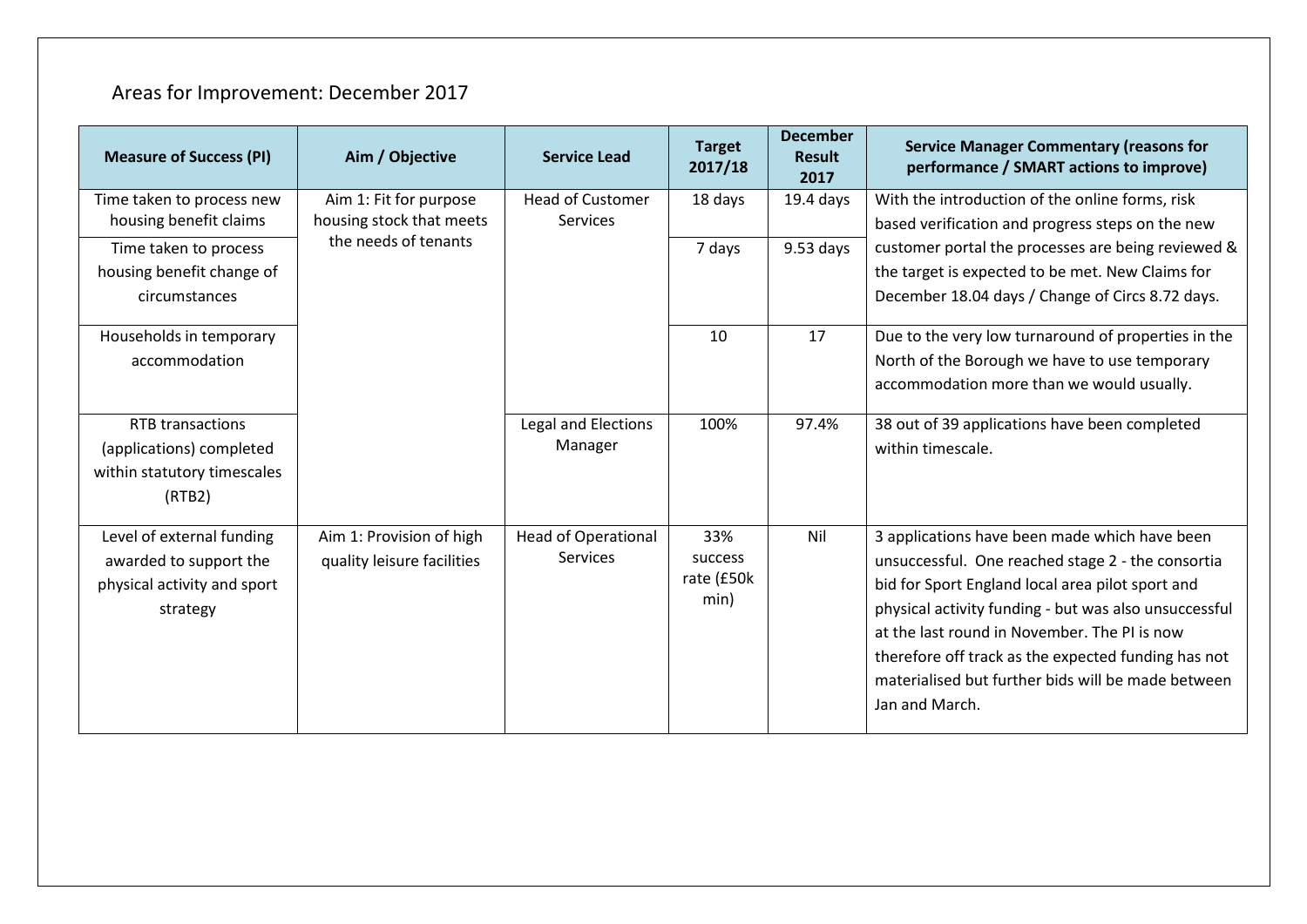| <b>Measure of Success (PI)</b>                                           | Aim / Objective                                               | <b>Service Lead</b>                           | <b>Target</b><br>2017/18 | <b>December</b><br><b>Result</b><br>2017 | <b>Service Manager Commentary (reasons for</b><br>performance / SMART actions to improve)                                                                                                                                                                                                                                                                                                                               |
|--------------------------------------------------------------------------|---------------------------------------------------------------|-----------------------------------------------|--------------------------|------------------------------------------|-------------------------------------------------------------------------------------------------------------------------------------------------------------------------------------------------------------------------------------------------------------------------------------------------------------------------------------------------------------------------------------------------------------------------|
| Average days sickness<br>absence per FTE                                 | Aim $2:$<br>A high performing and well<br>motivated workforce | OD&<br>Transformation<br>Manager              | 7 days                   | $9.07$ days                              | There has been a spike in both long term and short<br>term absence during 2017/18 at High Peak. Analysis<br>of long term cases reveals an array of causes with<br>no apparent themes, and staff affected are being<br>supported in their return to work. A number of                                                                                                                                                    |
|                                                                          |                                                               |                                               |                          |                                          | absences will be drawing to a close in the next few<br>weeks, which will improve the council's absence<br>figures. Short term absence is pro-actively managed<br>within teams with the support of HR Business<br>Partners. In-depth analysis and comparative<br>benchmarking takes place quarterly for managers to<br>enable a clear understanding of the causes and<br>incidence of staff absence across the alliance. |
| % of responsive repairs for<br>which an appointment was<br>made and kept | Aim 2: More effective use<br>of Council assets                | <b>Head of Operational</b><br><b>Services</b> | 100%                     | 99.28%                                   | This PI is slightly below the target of 100%. This is a<br>result of 30 appointments being late out of 4165<br>made year to date (4 in December).                                                                                                                                                                                                                                                                       |
| Average time from request<br>to repair (DLO)                             |                                                               |                                               | 12 days                  | $12.9$ days                              | This PI continues to improve and is expected to<br>meet target by year end. December's performance<br>was recorded as 11.41 days against a target of 12<br>days.                                                                                                                                                                                                                                                        |
| Average re-let times for<br>council homes                                | Aim 2: More effective use<br>of Council assets                | <b>Head of Customer</b><br><b>Services</b>    | 28 days                  | 28.5 days                                | The PI has shown steady improvement as the year<br>has progressed. The average time excluding hard to<br>let is 22.5 days (Apr-Dec).                                                                                                                                                                                                                                                                                    |
| % Rent loss due to vacant<br>stock                                       |                                                               |                                               | 0.86%                    | 1.02%                                    | Current Rent loss due to vacant stock - £190,586.96.<br>£168,265.52 of this figure is for properties on hold<br>(Marian Ct, Alma Square, Padfield Main Road, Torr<br>Top Street, and Church View.                                                                                                                                                                                                                       |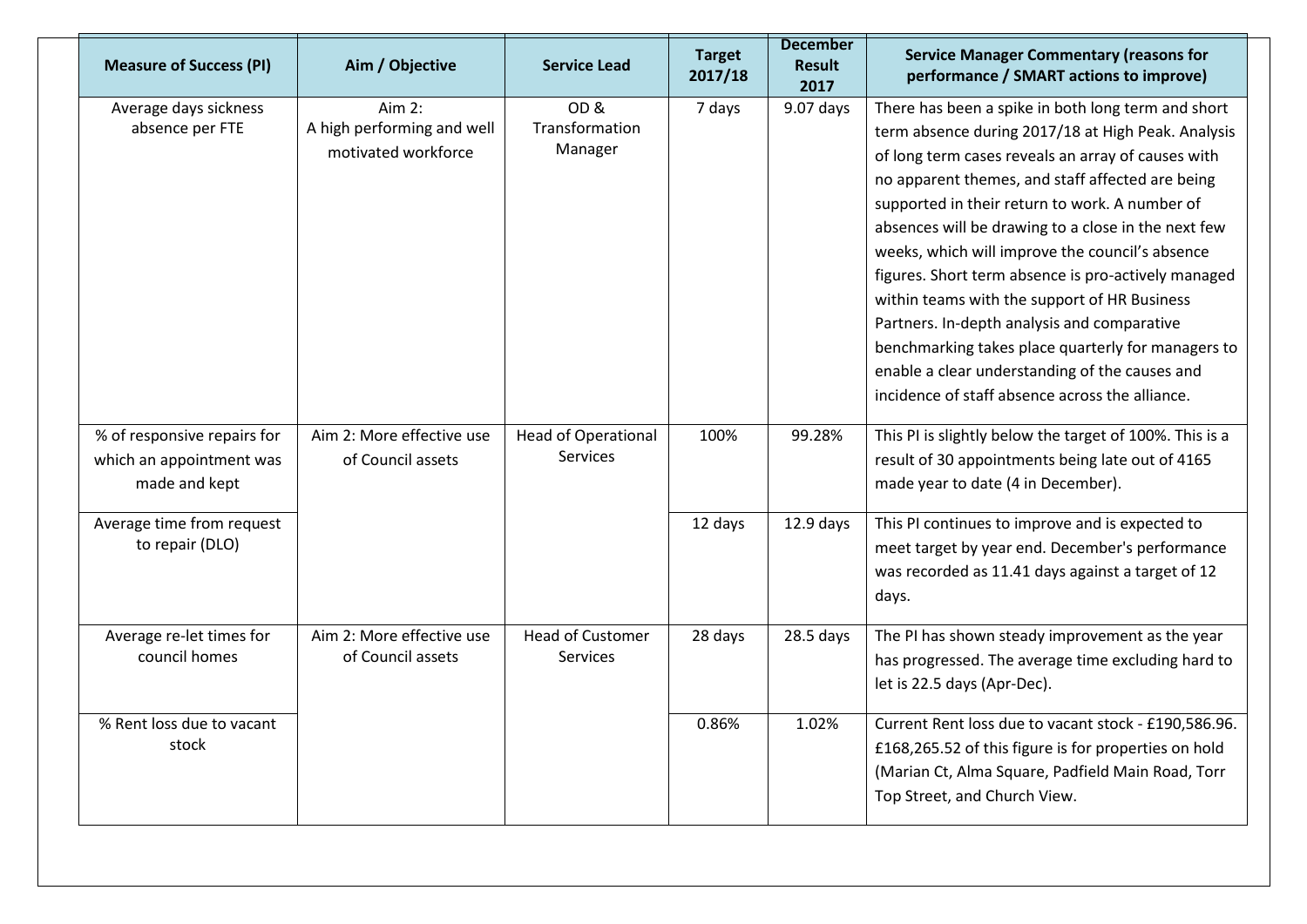| <b>Measure of Success (PI)</b>                                                                       | Aim / Objective                                                                                       | <b>Service Lead</b>                                    | <b>Target</b><br>2017/18 | <b>December</b><br><b>Result</b><br>2017 | <b>Service Manager Commentary (reasons for</b><br>performance / SMART actions to improve)                                                                                                                                                                                  |
|------------------------------------------------------------------------------------------------------|-------------------------------------------------------------------------------------------------------|--------------------------------------------------------|--------------------------|------------------------------------------|----------------------------------------------------------------------------------------------------------------------------------------------------------------------------------------------------------------------------------------------------------------------------|
| <b>Collection rates: Rent</b>                                                                        | Aim 2: Effective use of<br>financial and other<br>resources to ensure value<br>for money              | Finance and<br>Procurement<br>Manager                  | 98.85%                   | 96.57%                                   | Although slightly behind compared to the same<br>point in 2016/17, it is marginal (0.09%) and<br>therefore we will direct resource to monitor this<br>and assess the position at the end of January.                                                                       |
| Value of sundry debt (over<br>60 days old)                                                           |                                                                                                       |                                                        | 5%<br>reduction          | £266k                                    | No cash has been posted since 19.12.17 from Paris.<br>Also approx. 66 licensing Invoices have been raised<br>late & back dated so have fallen straight into being<br>overdue which may impact on the figures.                                                              |
| Planning appeals - %<br>successfully defended                                                        | Aim 3:<br>High quality development<br>and building control with<br>an open for business<br>approach   | <b>Operations Manager</b><br>- Development<br>Services | 80%                      | 78%                                      | Lost a single appeal on householder application.<br>Reviewed decision. Inspector allowed materials<br>(Timber cladding) not in keeping with the area.<br>Adopt less stringent approach to materials in future<br>applications.                                             |
| a) number of fly tips (exc sec<br>46 waste) b) number where<br>further enforcement action<br>taken   | Aim 4:<br>Provision of high quality<br>public amenities, clean<br>streets and environmental<br>health | Democratic and<br><b>Community Services</b><br>Manager | a) 380 b) 5              | a)337 b)3                                | Further promotional work and new fly tipping<br>campaigns are planned to encourage responsible<br>waste disposal.                                                                                                                                                          |
| Missed bins per 100,000<br>collections (exc customer<br>error)                                       |                                                                                                       | <b>Head of Operational</b><br><b>Services</b>          | 35.5                     | 43.84                                    | Reported missed collections increased significantly<br>during December as a direct result of the inclement<br>weather that was experienced across the borough.<br>This has resulted in the PI falling further behind its<br>target of 35.5 missed collections per 100,000. |
| <b>Environmental Fixed Penalty</b><br>Notices issued                                                 |                                                                                                       | Democratic and<br><b>Community Services</b><br>Manager | 40                       | 21                                       | Combined enforcement and promotion in targeted<br>areas.                                                                                                                                                                                                                   |
| Number of enviro-crime<br>enforcements undertaken<br>(i.e. Abandoned Vehicles,<br>Duty of Care etc.) |                                                                                                       |                                                        | 400                      | 230                                      | Targeted events and enforcements to be scheduled<br>over the next quarter.                                                                                                                                                                                                 |